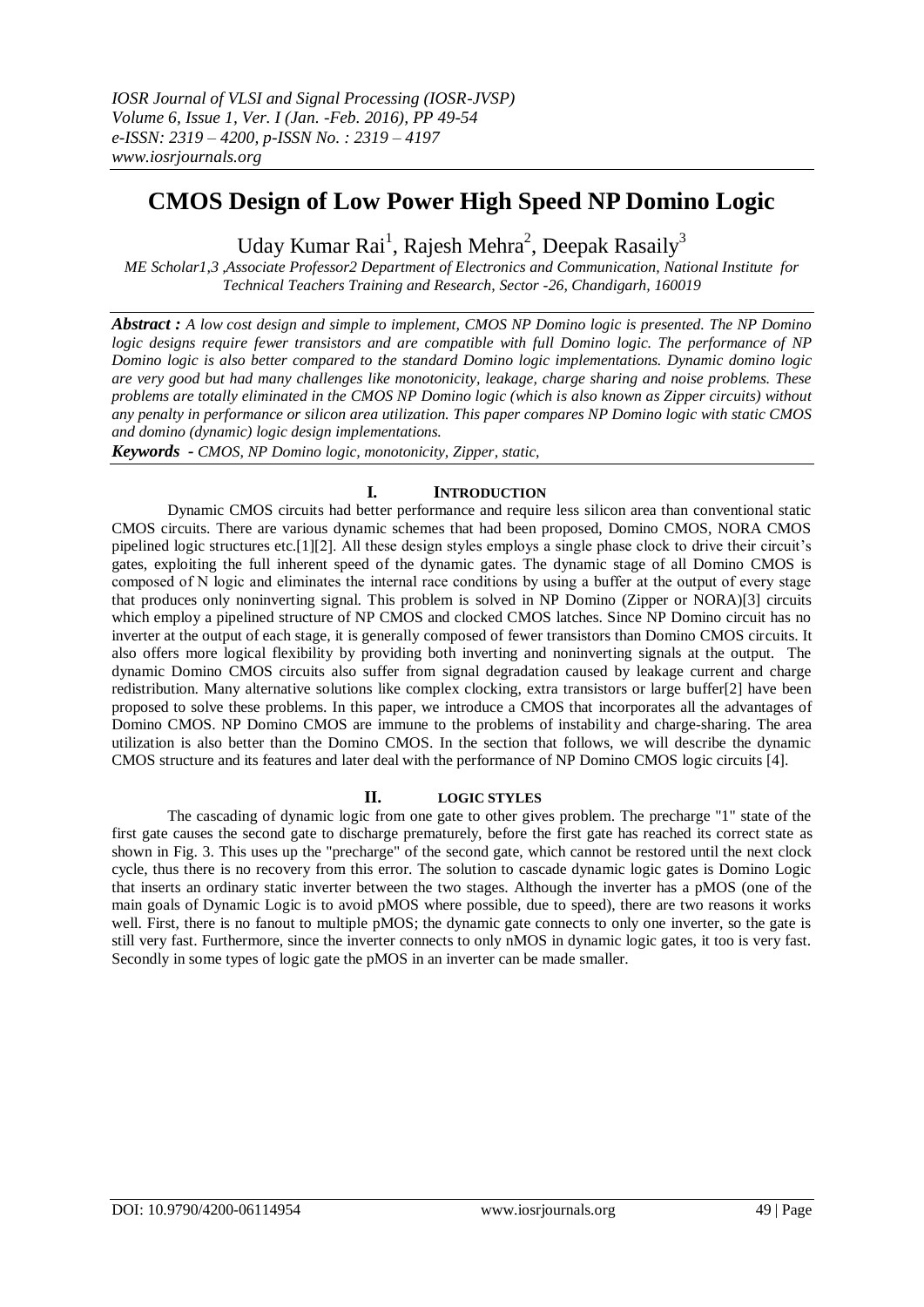

Fig. 3 precharge and evaluate waveform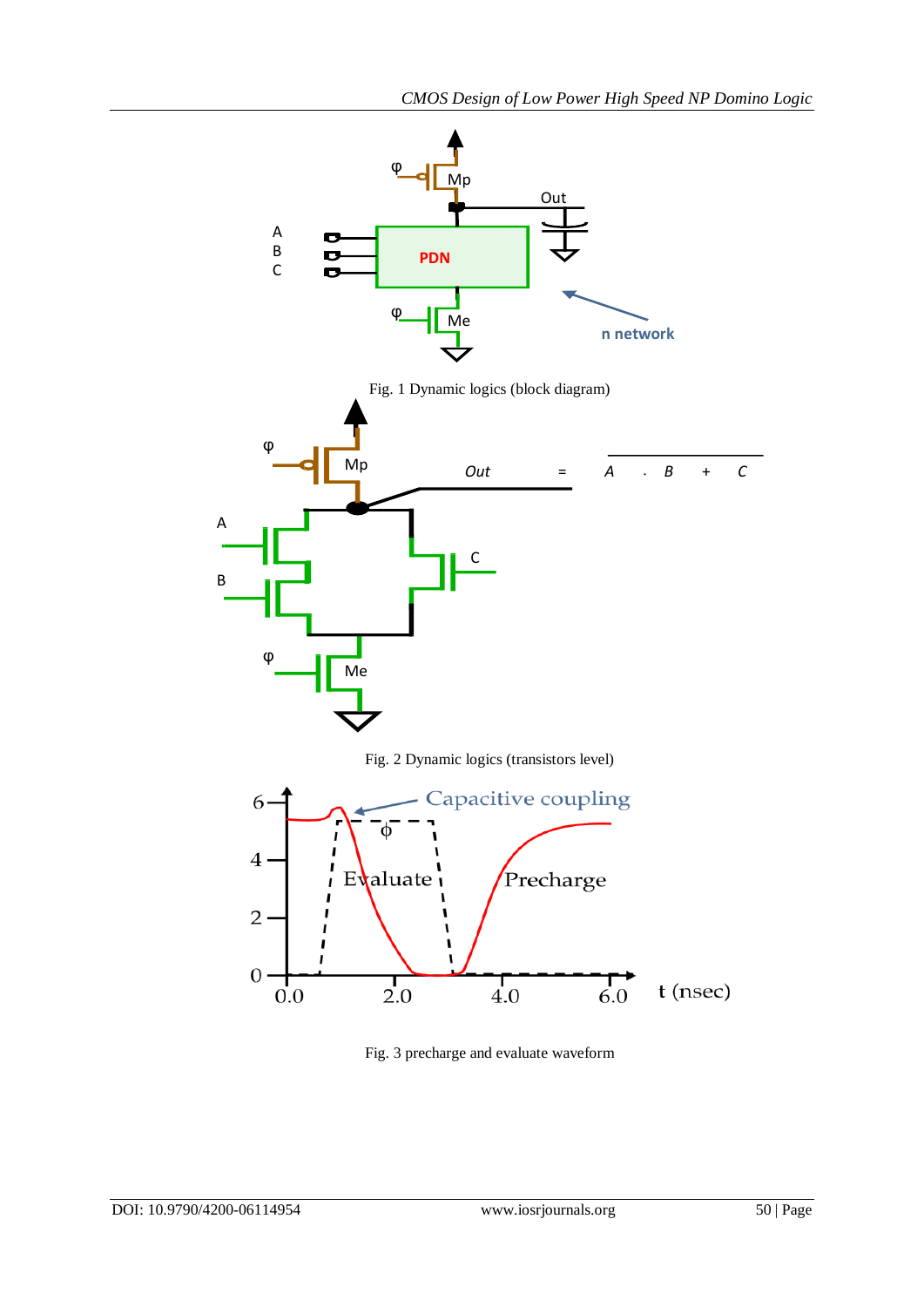

Fig. 4 charge leakage waveform

## **III. DOMINO CMOS**

Cascading of Domino logic produces ripples to every evaluation stage of the cascaded structure, similar to a domino falling one after the other. Once fallen, the node states cannot return to "1" until the next clock cycle, justifying the name Domino CMOS Logic. It contrasts with other solutions to the cascade problem in which cascading is interrupted by clocks or other means. They have smaller area than the conventional CMOS logic. Higher operating speed is possible as their parasitic capacitance is less and operation is free of glitches. In Domino CMOS charge distribution may be a problem and only non-inverting structure are possible. The precharge and evaluate condition are as follows:

Precharge condition: When  $\varphi=0$ , the output node Out is precharged to VDD by Mp. Evaluation condition: When  $\varphi=1$ , Me is on and node Out discharges conditionally, depending on the value of the input signals.

During evaluate if no path exists, then Out remains high via CL (diffusion, wiring and gate capacitance). Once Out is discharged, it cannot be recharged. Therefore, the inputs can make at most one transition during evaluation. The Domino logics are characterized as

#### Properties:

- a. The logic function is implemented in the NMOS pull-down network.
- b. The number of transistors is N+2 instead of 2N
- c. It is non-ratioed (noise margin does not depend on transistor ratios).
- d. It only consumes dynamic power.
- e. Faster switching due to reduce internal and down steam capacitance.

The basic diagram for Domino CMOS are shown in Fig. 5

Fix is to restrict the inputs to making only a  $0 \rightarrow 1$  transition during eval.

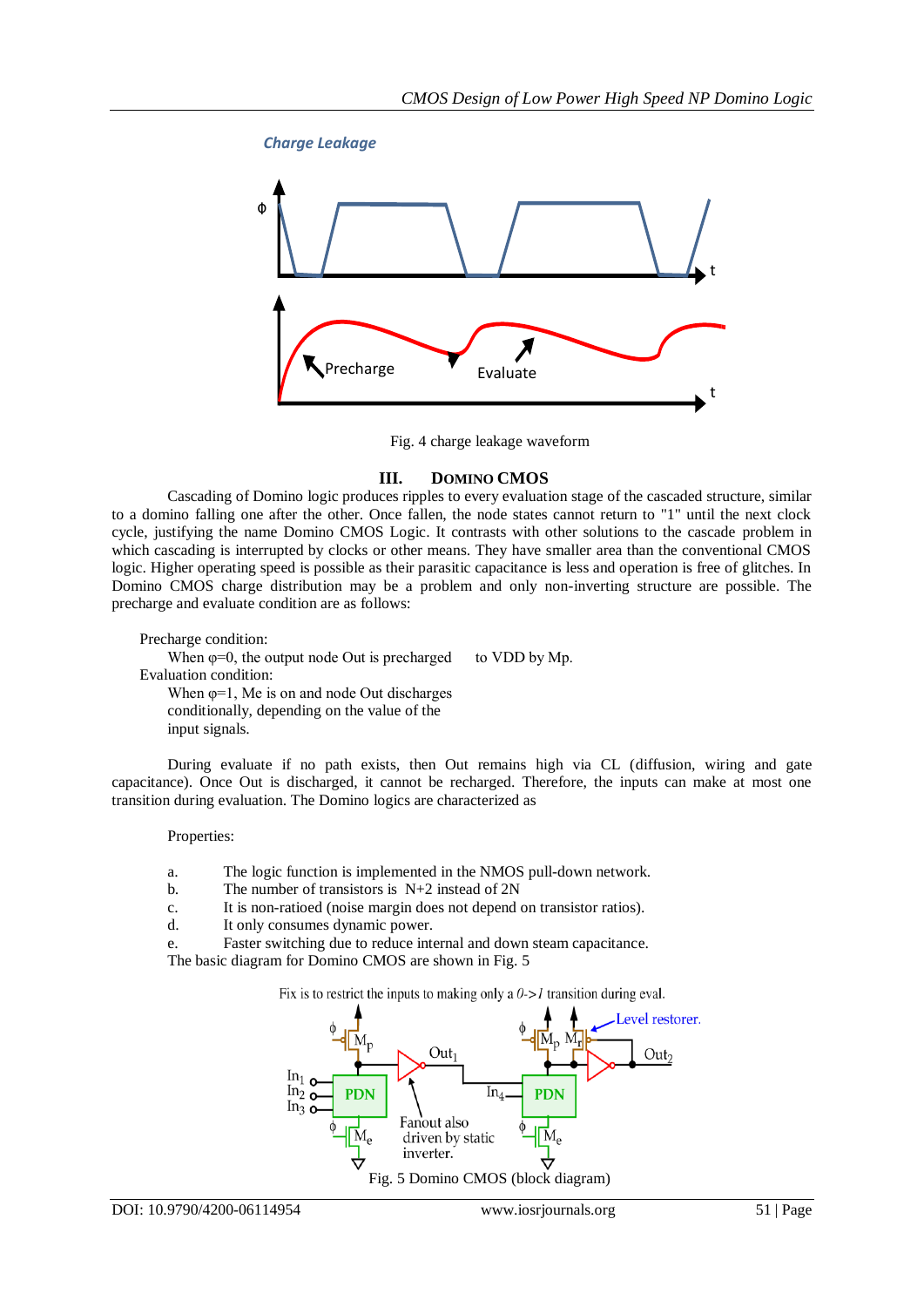t







## **III. NP DOMINO CMOS**

NP Domino CMOS, called as Zipper [2] logic is shown in Fig. 8. It has two major components: the Zipper Driver and alternate Ν and Ρ dynamic logic blocks. The Zipper Driver is controlled by a single phase clock that generates strobe signals, which drive all subsequent N-P blocks. During precharge, every output of Ν block is high and every Ρ block is low. During evaluation, each output of Ν stage will undergo only one transition from high to low and the output of each stage will undergo only one transition from low to high. This "staggered" fashion in which signals propagate down each stage of the circuit gives rise to the name "Zipper CMOS". The major problem of NP Domino logic circuit is the internal nodes which may share charge with the output node, resulting in false output values in certain situations. The problem can be solved by either inserting extra transistors within each Ν block and Ρ block that sustain the precharged value of the internal nodes or supply separate clocks to precharge transistor and the access transistor. The better solution is to supply separate clocks to the precharge transistor and the access transistor.

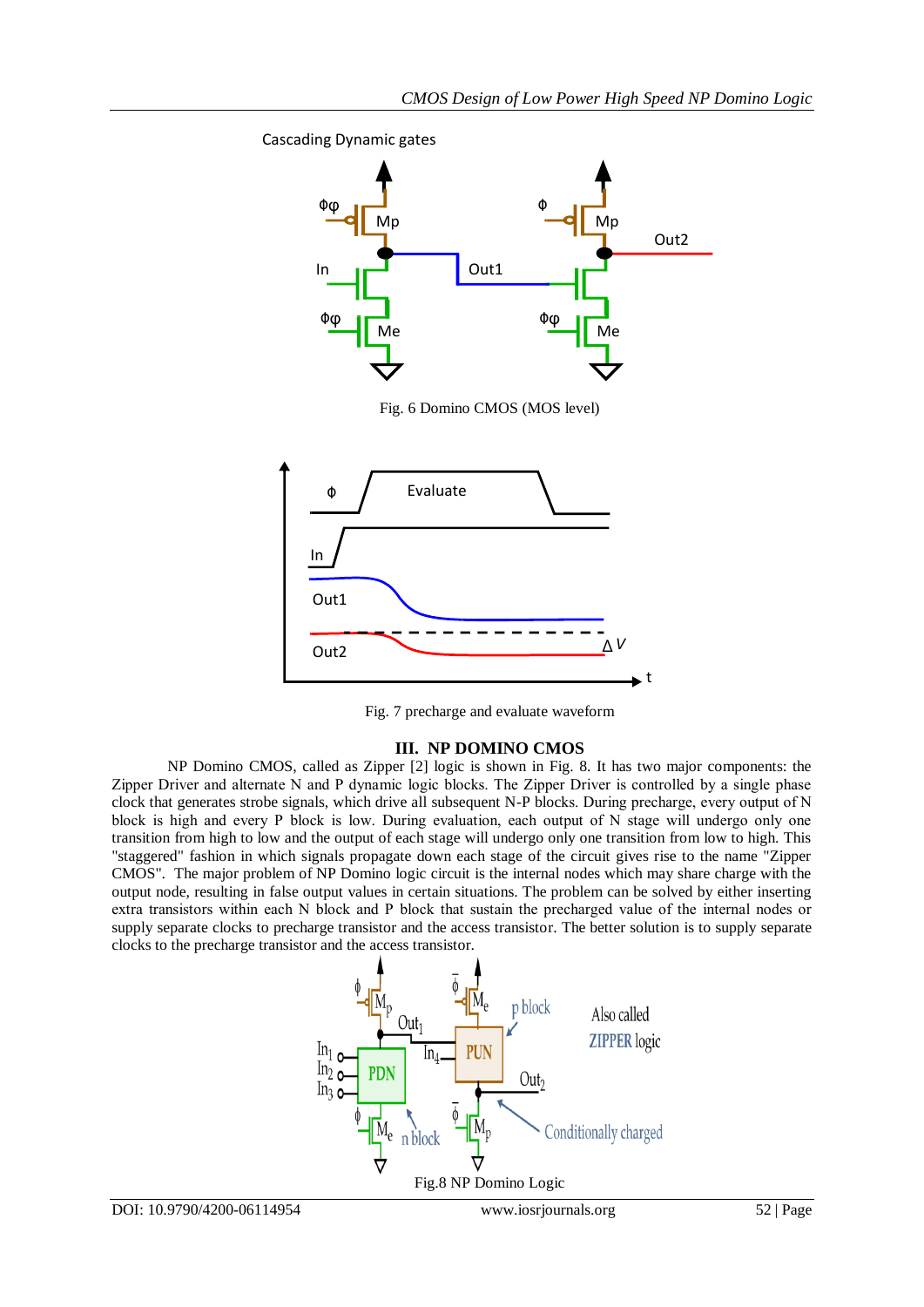The main purpose of the Low Voltage [5] logic style is to increase the current level for low supply voltages without increasing the transistor widths. The High speed and Low Voltage domino inverter is shown in Fig. 9. The clock signals φ switches from 1 to 0, the circuit is in precharge/recharge phase. During the precharge phase, RP1 turns on and recharges the gate of EN1 to 1. Meanwhile φ switches from 0 to 1 which turns on RN1 and recharges the gate of pMOS transistor P1 to 0. Thus both EN1 and P1 turn on in the precharge phase and precharge the output node Vout to Vdd. Fig. 9a describe the precharge mode of this circuit. In the evaluation phase, clock signals φ and φ switch from 0 to 1 and 1 to 0 respectively. Both recharge transistors RP1 and RN1 switch off which make the charge on nodes Vp and Vn to be floating shown in Fig. 9b. The output node Vout floats as well until we get a transition on the input node. The input signal Vin must be monotonically rising to ensure the correct operation for the N type domino inverter. This can only be satisfied if

- a) input signal Vin is low at the beginning of the evaluation phase, and
- b) Vin only makes a single transition from 0 to 1



(a) Precharge phase (b) evaluate phase

Fig. 9: NP domino inverter : a) precharge phase b) evaluate phase.

#### **IV SCHEMATIC DESIGNS**

Different logics of the NP domino inverter are possible. The inverters can be used to implement AND2 and NAND2 functions by using one of the inputs to set the precharge level. The delay of the gates is dependent on the input delay. The delay of the AND2 and NAND2 gates are less than 10% of a standard complementary inverter for supply voltages 400mV. The typical delay for a NAND2 ULV gate is less than 10% of a CMOS inverter and the delay variation is also significantly less than for complementary CMOS. The delay variation is proportional to the delay, i.e. current level.